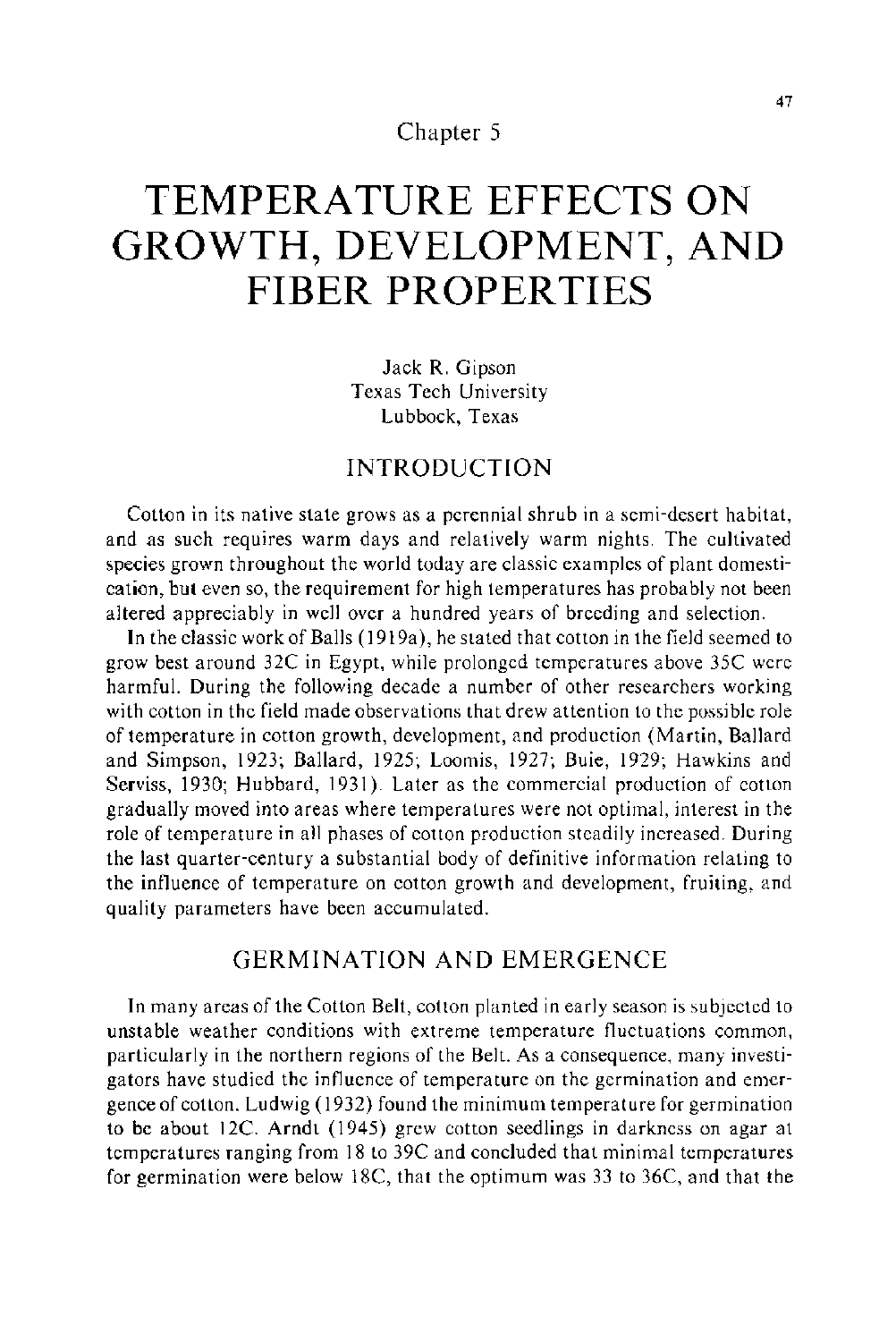maximum was above 39C. Marani and Dag (1962b) noted a pronounced difference in the ability of different cotton varieties to germinate at low temperature. Generally *G. barbadense* varieties germinated better than *G. hirsutum* at 12C (Marani and Dag, 1962a).

With regard to seedling emergence in the field, rate of emergence is generally a function of temperature. Holekamp *et a/.* (1960) reported a higher correlation between emergence percentage and the 1 0-day average minimum temperature at 20 em (8 inches) in the soil, than between emergence percentage and planting date. A rule-of-thumb recommendation was derived from this research to describe the earliest practical planting date on the Texas High Plains. The "rule" specifies that soil temperature should average 15.5C for a 10 day period at the 20cm depth before planting is initiated. It has been used successfully for almost 25 years. Similar "rule-of-thumb" recommendations have resulted from studies in other areas. Riley *et a/.* ( 1964) determined the relationships between minimum, maximum, and average seed level temperatures, and days from planting to first emergence for the Mid-South. They recommended soil temperatures should average 20C or higher during germination and emergence. McQuigg and Calvert (1966) studied time and average soil temperature effects at planting depth on cotton emergence in growth chambers. From their data they plotted a graph which provided an estimate of the amount of emergence to expect under various soil temperature-duration patterns (See also Chapters 34 and 36).

Low soil temperatures during cotton seed germination has both immediate and long-term effects. The immediate effects were described by Christiansen (1963, 1964) and consist of two types; A) radicle tip abortion induced by chilling at the onset of seed hydration and B) root cortex disintegration induced by chilling the seedling after elongation of the embryonic axis has commenced. These effects are manifest at temperatures below 10C (Christiansen, 1963, 1964, 1967), and there are apparently two periods of chilling hypersensitivity during germination. These are discussed by Christiansen and Rowland in Chapter 34.

The effect of chilling temperatures on germinating cotton can have far-reaching effects. In addition to the immediate effect on emergence rate and stand development, chilling may also alter growth and the fruiting pattern throughout the season (Christiansen and Thomas, 1969). It appears that, in the final analyses, total yield could be significantly affected. Wanjura *et al.* (1969) have determined that the first plants emerging have the highest survival rates, and the emergence time exerts a dominant influence on yield. For example, their data showed that relative yield averaged 100, 46, and 29 percent for plants with 5, 8, and 12-day emergence dates.

# VEGETATIVE GROWTH AND FRUITING

In some areas of the Cotton Belt, earliness is considered a desirable characteristic. It provides one mechanism by which the detrimental effects of low tempera-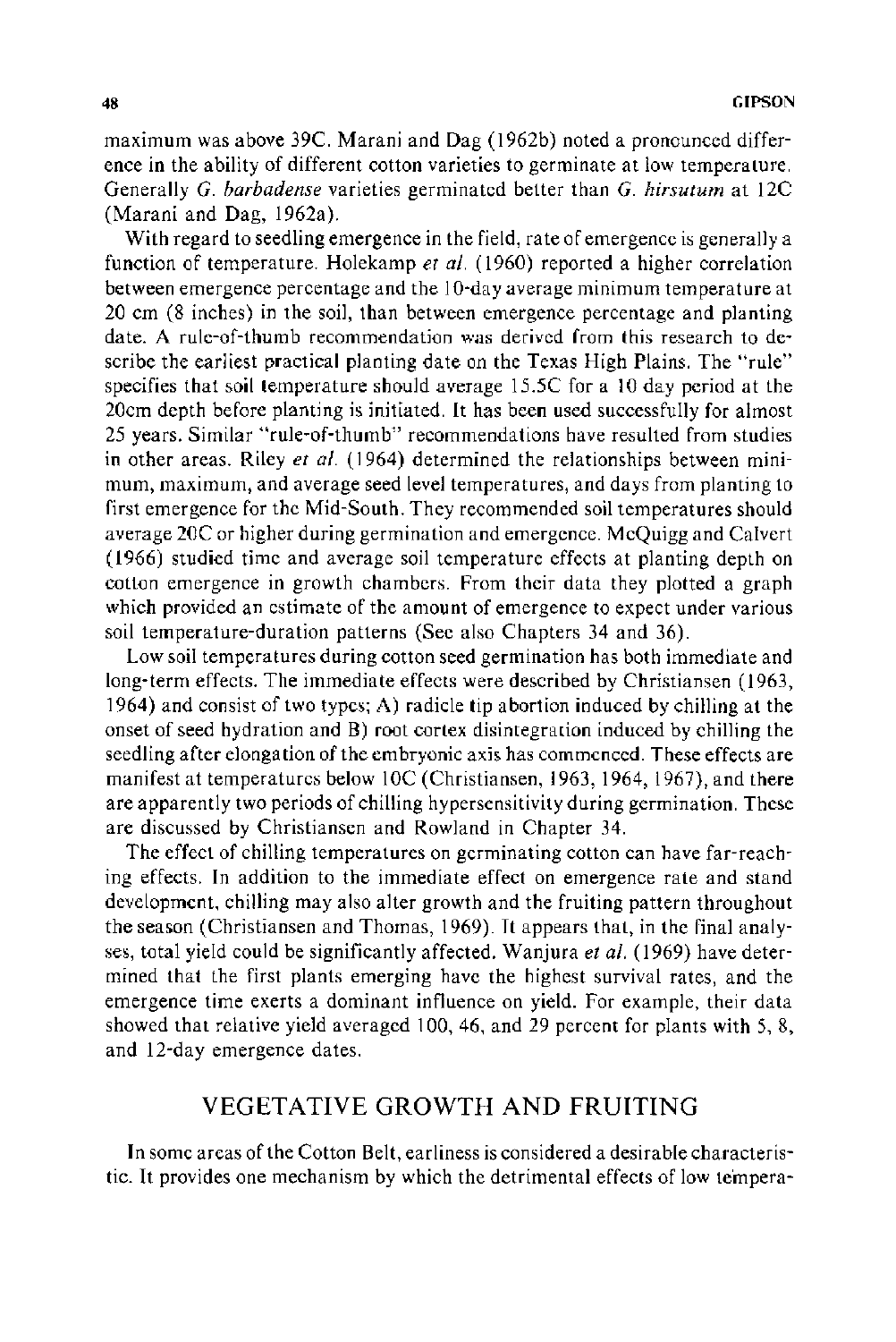#### TEMPERATURE 49

ture on boll development in late season may be avoided. The degree of earliness of a given cultivar is associated with the length of the prefruiting period and the nodal position of the first sympodium (fruiting limb). Ray and Richmond (1966) found these two characters to be highly correlated, which implies that the nodal position of the first fruiting branch may be used as a criterion for selection in breeding for earliness. Both characters are influenced by temperature.

## **FRUITING LIMB INITIATION AND FLOWERING**

The first scientific investigations relating temperature to cotton growth, development, and fruiting were initiated early in the 20th century. One of the first was a study by Ewing (1918) on certain environmental factors influencing the fruiting of cotton. His data showed a 2-day lag period between the application of low temperature (below 18.3C) and a subsequent reduction in the opening of flowers. This suggested that temperature had a modifying effect on flowering. Martin *et*  al. (1923) then noted a lengthening in the interval between appearance of squares as the season advanced. Four years later, Loomis (1927) reported the same observations. In each case the effect was probably due to lower temperature. At about the same time McNamara et al. (1927) reported that the number of days from planting to first square was reduced by delaying planting until warm weather. Several years later Waddle and his coworkers (Waddle, 1954; Waddle *et. al.,*  1961) noted that a certain strain of *Gossypium hirsutum* race *latifolium* flowered and set fruit in the field at Shafter, California, but would not flower at College Station, Texas. Day lengths were slightly longer at Shafter, but temperatures were also cooler. Mean monthly minimums at Shafter were 8C lower for May and June and mean monthly maximums were 1 to 5C lower. Based on these differences at the two locations they correctly surmised that temperature was interacting with photoperiod to induce flowering at Shafter. Moraghan *et a/.*  (1968) studied 11 cotton strains under 7 different day-night temperature regimes. They found that the earliest squares were produced at the intermediate ranges of 27/22 and 30/25C. Squares were formed significantly later under extremely high (36/32C) and extremely low (18/13C) day-night temperature regimes. They also found variation among diverse cotton strains in the effects of both temperature and day length on the time of squaring.

Gipson (1974) studied the effect of temperature and methyl parathion on vegetative development and fruiting of two varieties of cotton. He maintained night temperatures at 10, 15, 20 and 25C with day temperatures ambient. Plants grown under 20 and 25C nights were not significantly different in days to first square or days to first bloom, indicating night temperature above 20C was not a limiting factor. As temperature was decreased below 20C, however, there was an appreciable increase in both time periods. Depending on the cultivar and treatment, the date of first square was increased by 2 to 5 days under 15C nights and by 11 to 15 days under 10C nights, as compared to the time required at 20 or 25C. Using 20 and 25C as the basis of comparison, the increase in days to first bloom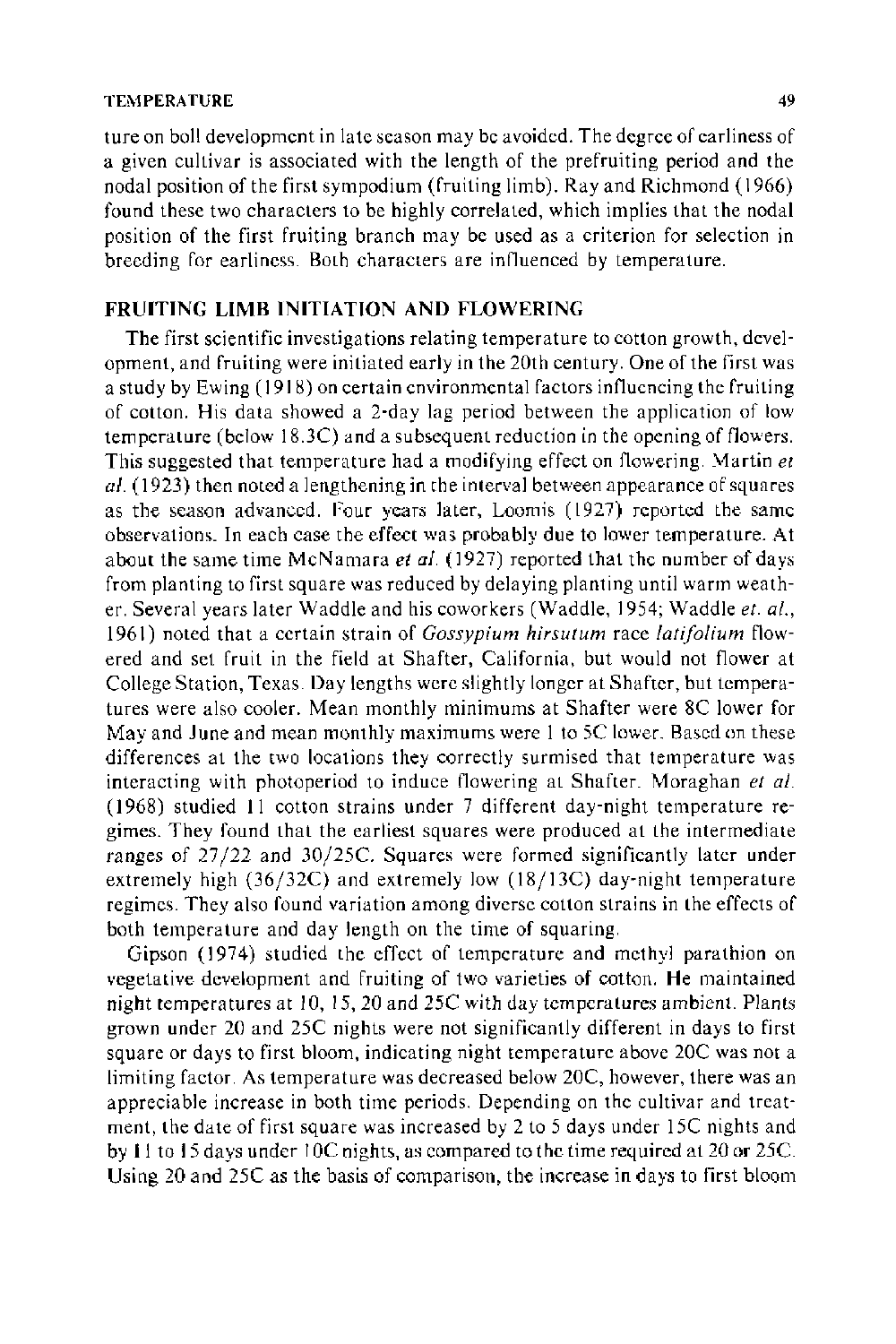ranged from 12 to 17 days under 15C nights to 28 to 34 days under 10C nights.

## **NODAL POSITION OF THE FIRST FRUITING LIMB**

The first definitive studies conducted under controlled conditions on the role of temperature in determining the nodal position of the first floral bud was by Mauney and Phillips (1963). They studied the effects of both temperature and photoperiod on flowering, and on the nodal position of the first square in several *Gossypium* species, including a number of cultivars within the *G. hirsutum* and *G. barbadense* species. They noted an interaction between temperature and daylength in some species and cultivars, but not in others. With one exception, the *G. hirsutum* strains observed were classified under short-day flower control groups. Cool nights ( 15C) enhanced flowering in these types. Warm nights increased bud abscission in three strains, and no effect of either temperature or daylength on flower development was noted in the other seven G. *hirsutum* accessions. Mauney (1966) later studied floral initiation in a cultivar of G. *hirsutum* L., M-8, and found that in general, night temperatures above 28C resulted in a higher nodal position. The effect was greatly enhanced by high (28-32C) day temperatures. The converse was true with low night temperatures (20-22C). In conjunction with low night temperatures, high day temperatures resulted in a lower nodal position of the first sympodium. The enhancement of flowering by high day and low night temperatures was manifested not only in the lower nodal position of the first floral branch, but also in a shorter time from planting to floral initiation (See Chapter 2).

Low *et al.* (1969) obtained an increase of several nodes between the day-night temperature regimes of 24/19 and 33/28C. They found that *G. hirsutum* varieties responded to only one week of 24/ 19C, suggesting that earliness can be induced at a very early stage.

Studies by Gipson(l974) and Gipson and Ray (1974) lend credence to the idea that temperatures prevailing during the period between emergence and visual appearance of the first true leaf exert a modifying influence on the nodal position of the first fruiting limb. In the first study, conducted during the 1971 growing season (Gipson, 1974), night temperature treatments of 10, 15,20 and 25C were initiated at emergence, with day temperatures ambient. The nodal positions of the first squares were essentially the same under 15 and 20C nights, but either a reduction of night temperature to 10C or an increase to 25C resulted in significantly higher nodal positions. In the second study, however, (Gipson and Ray, 1974) which was conducted during the 1972 and 1973 growing seasons with night temperatures of 13, 25 and 37C initiated at the first true leaf stage and day temperatures ambient, the night temperature treatments had no effect on the node of first square. Apparently nodal position of the first sympodium had already been determined between emergence and the appearance of the first true leaf.

Gipson (1974) also studied the influence of night temperature on number of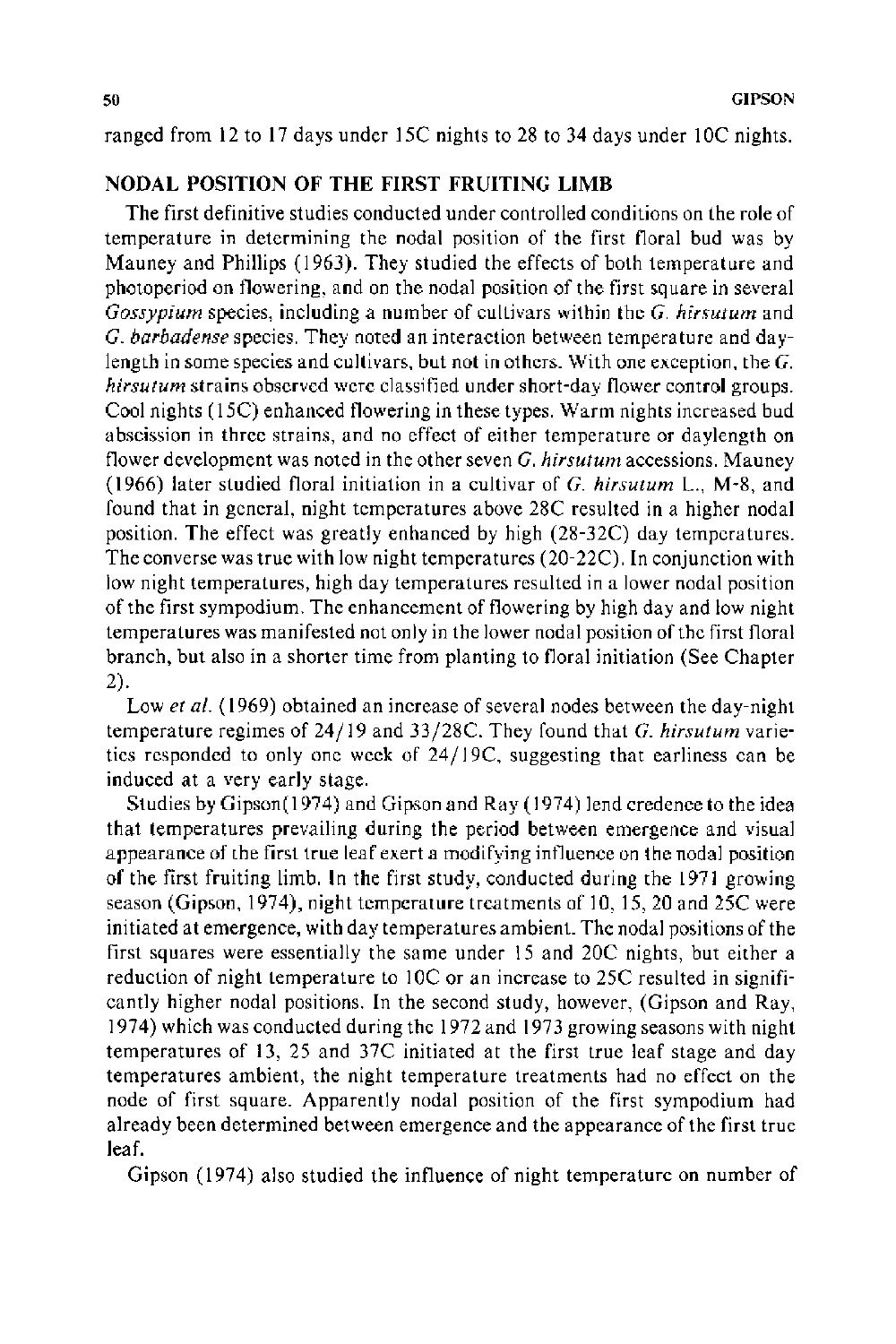fruiting and vegetative limbs per plant, utilizing two cultivars, Gregg 35 and Delta pine 16. Of the two, Gregg 35 was the more determinate. Total number of limbs per plant was relatively constant across cultivars and temperature treatments (10, 15, 20 and 25C nights), but the ratio changed between fruiting and vegetative limbs. At I 0 and 25C the number of vegetative limbs increased at the expense of fruiting limbs. Gregg 35 produced the maximum number of fruiting limbs at 15C and Deltapine 16 produced the maximum at 20C. There was also a positive relationship between the number of vegetative limbs and the total nodal position of the first fruiting forms. The treatments that raised the nodal position of the first forms increased the number of vegetative limbs.

# BOLL DEVELOPMENT

Both fiber and seed development proceeds simultaneously during the boll growth and maturation period, or between anthesis and boll (capsule) dehiscence. This time interval is referred to as the "boll period." It is initiated at anthesis and terminates with dehiscence which is manifest by desiccation and subsequent "cracking" of the boll at carpel sutures.

The fiber cells are differentiated from epidermal cells of the seed coat, and their subsequent growth and development occurs in two distinct phases. The first is a period of cell elongation, and the second a period of secondary cell wall thickening (Balls, 1919b). The details of these two phases are given in Chapters 23 and 26.

#### **FIBER** ELONGATION

Both temperature and variety influence the rate of fiber elongation. Hawkins and Serviss ( 1930) noted that temperatures which were suboptimum for plant growth also retarded fiber elongation. O'Kelley and Carr (1953) obtained a marked decrease in rate of fiber elongation as temperature was decreased from 21.8 to 14.7C. They concluded 14.7C was approaching the minimum temperature required for elongation. Hessler *et a!.* (1959) found that fiber length decreased as the season progressed, indicating a temperature deficiency for elongation. In Uganda, Morris (1962) found the time required for fiber cells to attain maximum length varied only slightly from season to season, despite marked differences in rainfall and temperature. He did note, however, that the maximum length obtained was reduced under the cool temperatures. Stockton and Walhood ( 1960), in a study of boll temperatures, found that as boll temperature increased above 32C fiber length was reduced.

Gipson and Joham ( 1969a) studied the influence of four different night temperature regimes on two varieties of field grown cotton during two consecutive seasons. Elongation of fiber was found to be closely associated with both temperature and variety. As night temperatures were lowered from 26.6 to 12.8C the first season and from 27.2 to 10.0C the second season, fiber elongation rates decreased and fiber elongation periods increased for both varieties. Rate of elongation was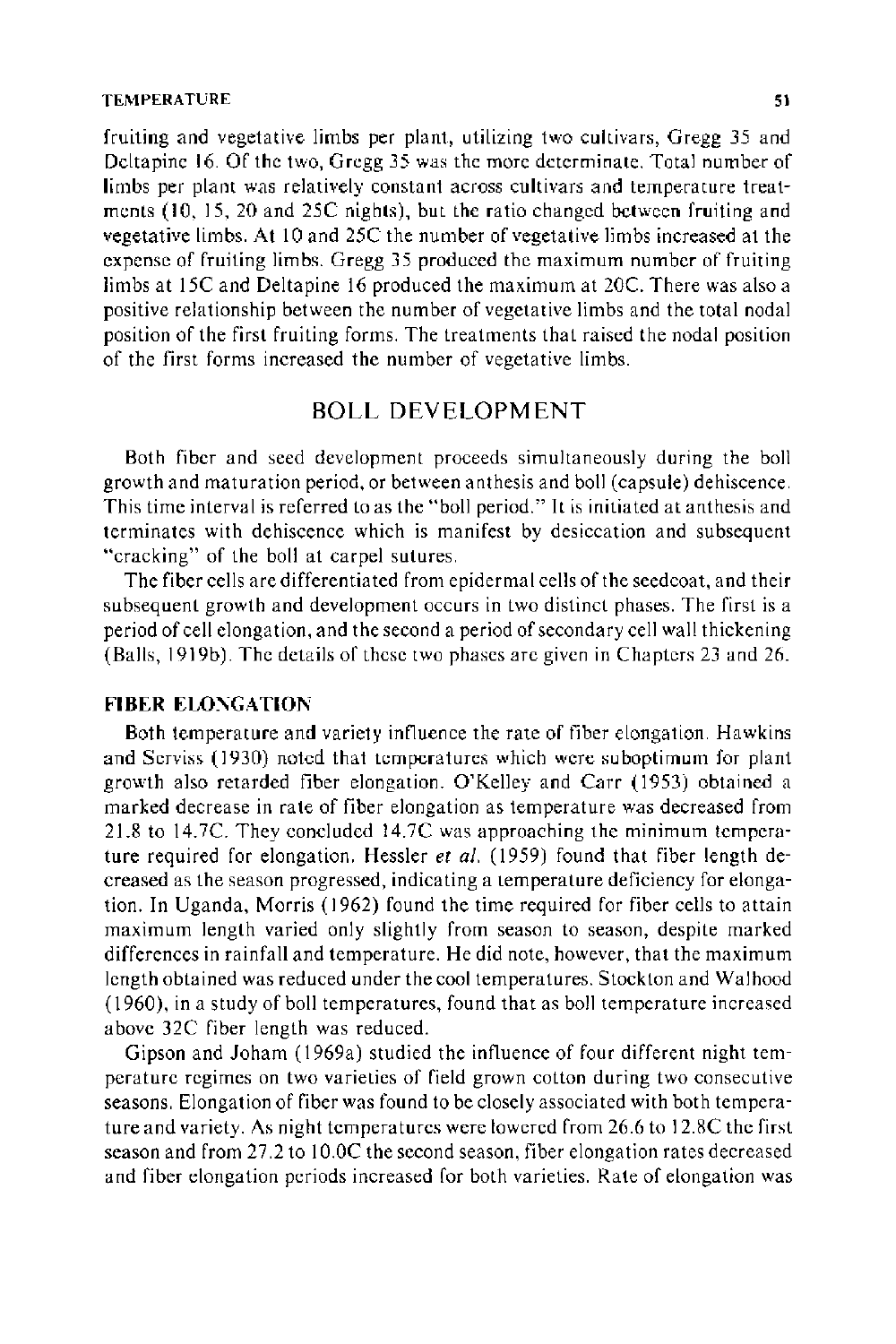not uniform over the entire elongation period, but was dependent upon fiber age and night temperature. Maximum growth rates were obtained between 10 and 15 days after anthesis with night temperature levels of 21.1C or above. Temperature coefficients of elongation decreased with increased fiber age and night temperature, indicating the initial stages of fiber elongation (up to 15 days age) was extremely sensitive to temperature, whereas after 15 days age, fibers tended to become temperature independent. Gipson and Ray (1969a) then studied fiber elongation rates in five varieties of cotton as influenced by night temperature. Temperatures below 20C reduced fiber length; and generally the reduction was greater in varieties having the longer fibers. Lowering the night temperature also slowed the fiber growth rate and increased the fiber elongation period (Table 1). Temperature coefficients of elongation were in agreement with the previous study (Gipson and Joham, 1969a), indicating extreme temperature sensitivity up to 15 days age, at which time the coefficients of elongation quickly approached one, indicating temperature independence.

Table 1. Effect of night temperature on fiber elongation periods and on mean elongation rates.

|                 | Temperature, C |    |    |        |     |     |     |       |
|-----------------|----------------|----|----|--------|-----|-----|-----|-------|
| Variety         | 10             | 15 | 20 | 25     | 10  | 15  | 20  | 25    |
|                 | Days           |    |    | mm/day |     |     |     |       |
| Acala 1517 BR-2 | 35             | 30 | 30 | 28     | .71 | .87 | .93 | 1.00  |
| Stoneville 7A   | 35             | 30 | 26 | 25     | .66 | .80 | .96 | 1.00. |
| Lankart 57      | 31             | 27 | 27 | 23     | -77 | .83 | .85 | .92   |
| Stripper 31     | 30             | 26 | 26 | 22     | -70 | .81 | .85 | .83   |
| C.A. 491        | 38             | 35 | 26 | 21     | .53 | .60 | .81 | .95   |

Source: Gipson, J.R. and L.L. Ray (1969a).

## **SECONDARY WALL THICKENING**

In the second phase of fiber development, i.e., secondary wall thickening, cellulose is deposited layer on layer, one inside the other, within the primary wall at the expense of the lumen. This layering was first shown to correspond to number of days of growth by Balls (1919b). Later Kerr (1937b) confirmed the findings of Balls and showed that each layer (fiber growth ring) was actually made up of two layers: one compact and the other porous; the first associated with warm periods of growth during daylight and the second with growth during cool night hours. With night temperatures below 20C the porous zones were distinct from the dense lamella; whereas, with night temperatures above 22C, the porous zones were not well differentiated. Anderson and Kerr ( 1938) later indicated that the distribution and thickness of growth rings could be manipulated by varying temperature and light. They also found that walls of cotton fiber maturing early in the season were generally thicker than late maturing fibers, but the late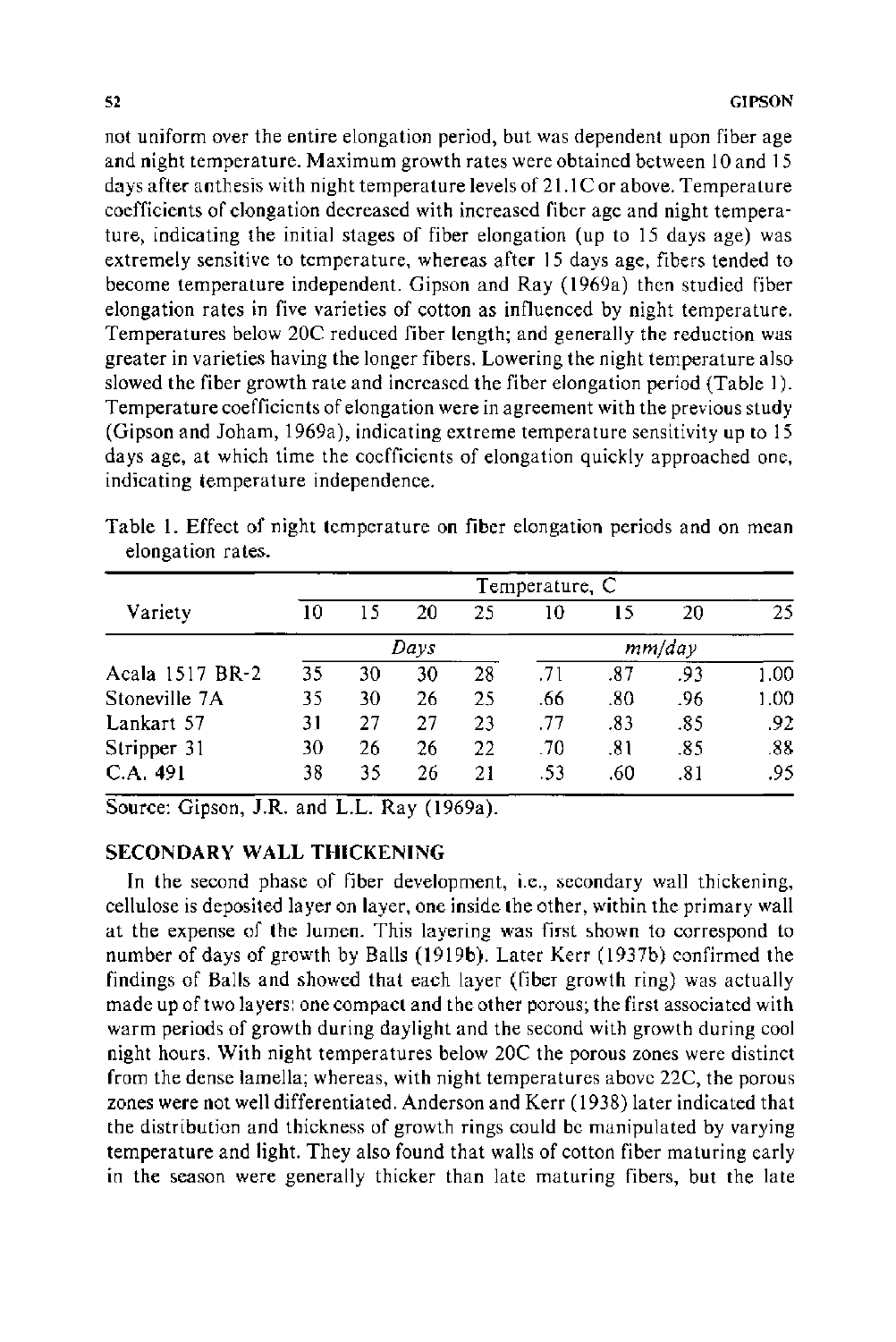#### **TEMPERATURE** 53

maturing fibers possessed the greater number of growth rings. They attributed the differences to cooler temperatures in late season. Grant *et al.* (1966) later found the diurnal ring structure within the fiber was related entirely to fluctuations in temperature, and was not associated with alternating periods of light and darkness.

Gipson and Joham (1968b) studied the rate of cellulose synthesis as reflected by the increase in fiber weight per boll per day under four night temperature regimes. They found rate of cellulose synthesis was directly related to night temperature. As mean night temperature increased between the interval of 8.1 and 25.3C, gain per boll per day increased by 64 percent for the variety Acala 1517 BR-2, and by 46 percent for the variety Paymaster 101. In a study of five

| Night<br>temperature, 1517 BR-2 |                               |                   | Acala Stoneville Lankart |         | Stripper | C.A. 491                                                                       |  |  |  |
|---------------------------------|-------------------------------|-------------------|--------------------------|---------|----------|--------------------------------------------------------------------------------|--|--|--|
|                                 |                               |                   | 7A                       | 57      | 31       |                                                                                |  |  |  |
|                                 | $\degree$ C                   |                   |                          |         |          |                                                                                |  |  |  |
|                                 | Number of days of boll period |                   |                          |         |          |                                                                                |  |  |  |
| 27                              |                               | 50.5              | 53.3                     | 55.3    | 53.6     | 50.8                                                                           |  |  |  |
| 21                              |                               | 66.2              | 66.0                     | 62.3    | 64.6     | 56.3                                                                           |  |  |  |
| 15                              |                               | 87.3              | 88.5                     | 84.2    | 79.5     | 68.5                                                                           |  |  |  |
| 11                              |                               | 95.9              | 94.6                     | 92.6    | 86.4     | 81.8                                                                           |  |  |  |
|                                 | S.E.                          | $+1.16$           | $+1.37$                  | $+1.59$ | $+1.68$  | $+1.70$                                                                        |  |  |  |
|                                 |                               |                   |                          |         |          | Cellulose production, mg. per boll per day (excluding fiber elongation period) |  |  |  |
| 27                              |                               | 45.4              | 31.6                     | 49.9    | 30.1     | 27.6                                                                           |  |  |  |
| 21                              |                               | 39.8              | 30.4                     | 39.9    | 30.8     | 27.1                                                                           |  |  |  |
| 15                              |                               | 22.6              | 19.4                     | 24.6    | 22.6     | 19.4                                                                           |  |  |  |
| 11                              |                               | 18.8              | 11.5                     | 22.4    | 17.7     | 14.4                                                                           |  |  |  |
|                                 | S.E.                          | $+1.81$           | $+1.63$                  | $+2.25$ | $+1.26$  | $+0.94$                                                                        |  |  |  |
|                                 |                               | Micronaire values |                          |         |          |                                                                                |  |  |  |
| 27                              |                               | 4.08              | 4.28                     | 4.44    | 5.33     | 3.88                                                                           |  |  |  |
| 21                              |                               | 4.08              | 3.89                     | 3.71    | 5.70     | 3.46                                                                           |  |  |  |
| 15                              |                               | 3.13              | 2.94                     | 3.65    | 4.57     | 3.57                                                                           |  |  |  |
| 11                              |                               | 2.51              | 2.44                     | 3.08    | 3.36     | 2.85                                                                           |  |  |  |
|                                 | S.E. <sup>1</sup>             | $+0.13$           | $+0.13$                  | $+0.19$ | $+0.20$  | $+0.10$                                                                        |  |  |  |

Table 2. Effect of night temperature on the boll maturation period, the rate of cellulose production, and the micronaire value of five cultivars grown under four night temperature regimes (data reflects seasonal means).

<sup>1</sup> Standard error of the mean calculated from a minimum of 5 samples per mean.

Source: Gipson, J.R. and L.L. Ray (1970).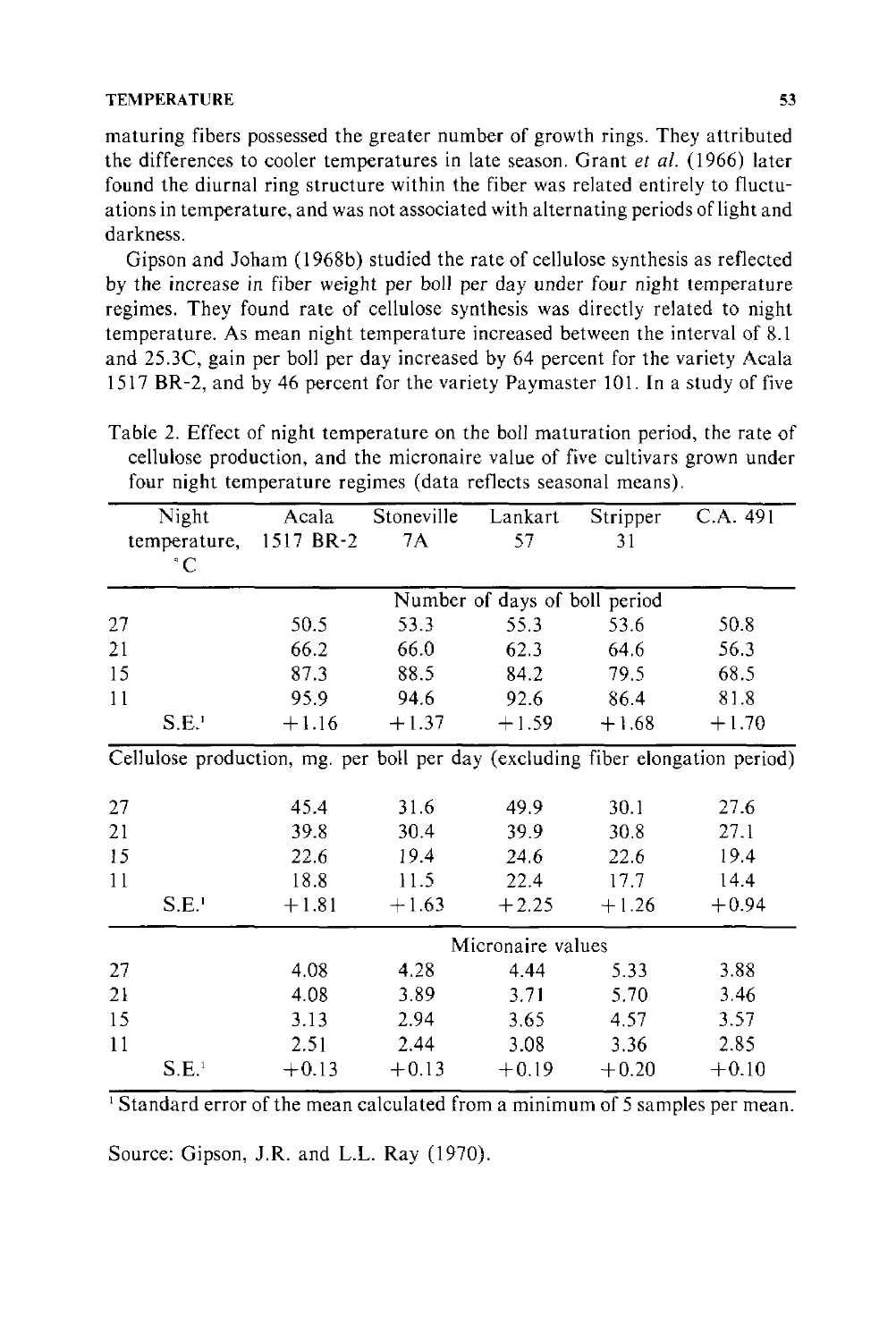cultivars grown under four night temperature regimes, Gipson and Ray (1970) also obtained pronounced differences in the rate of cellulose synthesis among cultivars and across temperatures. Data on cellulose production from their study is shown in Table 2.

#### BOLL MATURATION PERIOD

Length of the boll period is a function of both the rate of fiber elongation and the rate of cellulose deposition on the secondary wall. Since both phases are temperature dependent, one might expect temperature to be the overriding factor in controlling length of the boll maturation period. In practice, this appears to be the case. A number of early cotton researchers noted that the maturation period of bolls lengthened with the advance of the growing season (Martinet *a!.*  1923; Buie, 1929; Hawkins and Serviss, 1930).

Gipson and Joham ( 1968b) found the rate of boll development to be inversely related to both day and night temperature. Night temperature was the dominant factor. They concluded that high day temperatures could not compensate for low night temperatures in the boll development process. Gipson and Ray (1970) studied the effect of four night temperature regimes on five cultivars and obtained pronounced increases in boll periods with decreasing night temperatures. Their data exemplifies the influence of temperature on boll periods and is shown in Table 1.

More recently, Young *et al.* (1980) in a field study at El Paso, Texas involving five planting dates found that number of days from planting required to produce open bolls decreased as planting temperatures approached an optimum, then increased for the last planting date as maturity was forced into the cooler days of fall. They noted that numbers of day-degree units (daily maximum minus 12.8C) and heat units (average daily temperature minus 12.8C) were negatively correlated with length of the boll period. The number of day-degree units gave a better estimate of boll period by harvest week than the number of heat units.

# FIBER PROPER TIES

The effect of environment on the fiber properties and spinning performance of cotton was well documented in the mid 40's (USDA, Bureau of Plant Industry, 1947; see also Chapter 24) but the only research conducted on the topic was inspired by academic interest. By the mid 50's, the cotton trade recognized that more rigid standards must be set for official spot cotton market values. So, the New York and New Orleans Cotton Exchanges added a requirement that contract cotton would have micronaire readings incorporated, and that the base staple length would be increased to one inch in future contracts. Shortly thereafter, interest began to increase in the role of environment in cotton quality parameters. In the mid 60's micronaire readings were incorporated on the "green" (loan cards) and producers became aware of the importance of quality.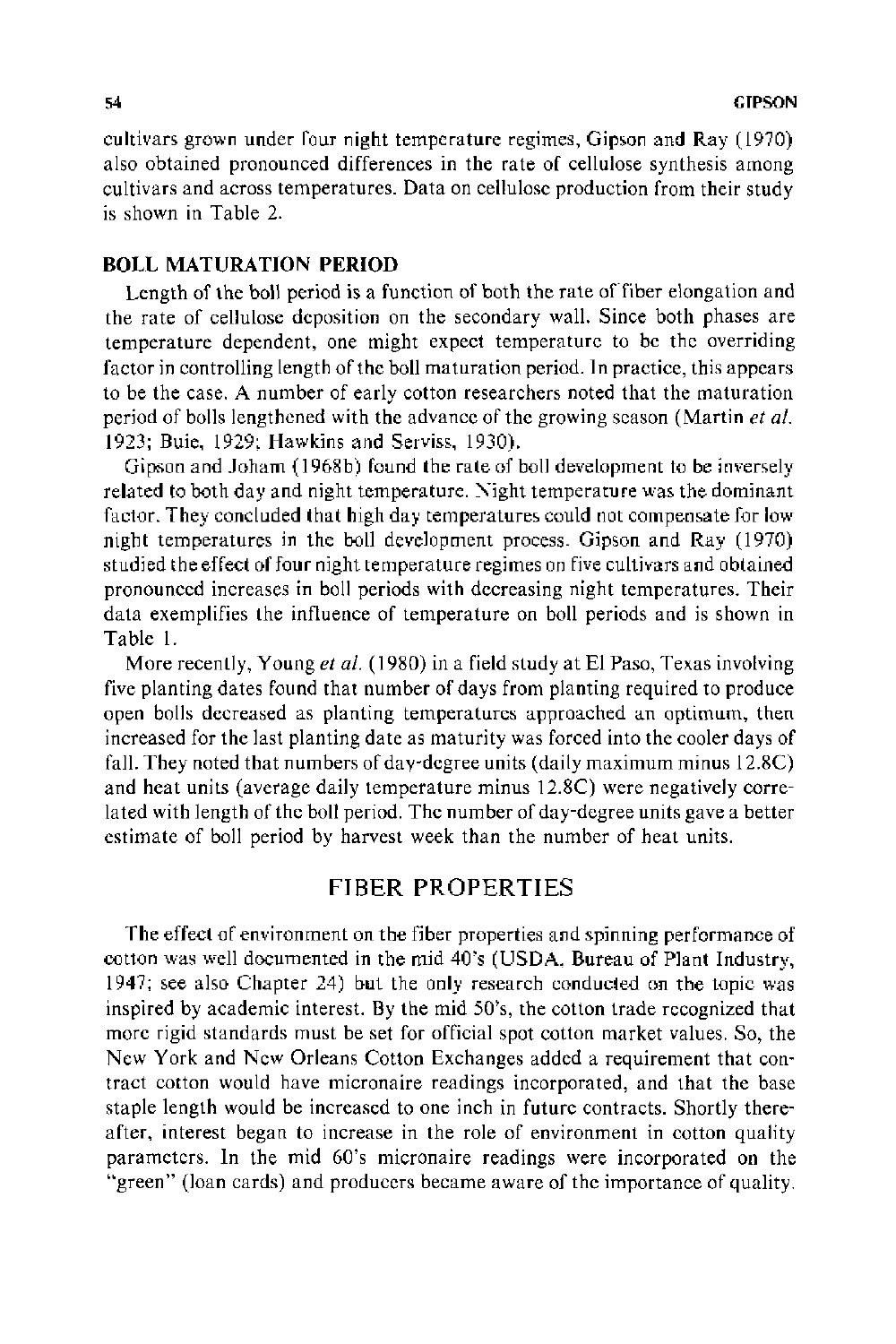#### TEMPERATURE 55

Over the years a number of physical and chemical properties have been found to be associated with the temperature prevailing during the fiber development period. Physical properties implicated include length, strength, and micronaire. Chemical properties affected are percent cellulose, degree of crystallinity, and degree of polymerization.

Hessler *et al.* (1957) studied a number of these properties utilizing cotton fiber grown under progressively lower seasonal temperatures on the Texas High Plains. From earlier to later blooms, or from blooms on August 8 to blooms on September 5, they found: micronaire decreased from 4.1 to 2.6; percent cellulose from 94.8 to 90.0; degree of polymerization from 7564 to 6090; crystallinity from 86.3 to 78.6; and strength (Pressley Index) from 74.7 to 68.7 (X 1000). This was a strong indictment on the role of temperature in fiber quality. Hessler *et al.* (1959) then studied fiber properties under increasing temperature deficiency as the season progressed. As the temperature deficiency increased in the colder late season, cellulose synthesis decreased, and sugars increased, indicating temperature dependence for cellulose synthesis. They obtained high correlations between cellulose and crystallinity and between crystallinity and strength.

Gipson and Joham ( 1968b) found night temperatures exerted a very significant influence on both physical and chemical properties of cotton fiber. Of the physical properties measured, micronaire was affected to the greatest extent by low night temperatures. Gipson and Ray (1970) obtained similar results. Their data on micronaire values for five cultivars grown under four different night temperature regimes are shown in Table 2. Within a given cotton cultivar, a trend toward finer fibers is characteristic of under-development and results from insufficient cellulose deposition on the secondary wall. Thus, low micronaire values obtained under low temperatures indicate a reduction in fiber development under these conditions. This is substantiated by the rate of cellulose synthesis for these same cultivars (Table 2).

In both studies (Gipson and Joham, 1968b; Gipson and Ray, 1970) fiber length was curvilinear within the temperature limits studied. In each case, maximum length was achieved with night temperature levels of about 19 or 20C (fitted curves). It was apparent, however, that the optimum varied with cultivar.

Strength (Pressley Index) was determined in both the previous studies, but the differences obtained due to temperature was minimal. This was probably due to the "bundle principle." The Pressley tester measures the breaking load of a bundle of fibers in arbitrary units divided by the weight in milligrams of a constant length of that bundle. Since there are more fine fibers than coarse fibers in a bundle of the same weight, the weakness of individual immature fibers cannot be detected by this method.

The data presented in this review implicates temperature as a primary component in the control of plant emergence, growth, development, fruiting, and boll development. It is obvious that low temperature is one of the greatest deterrents to optimum fiber development. Depending on the degree of development achieved,